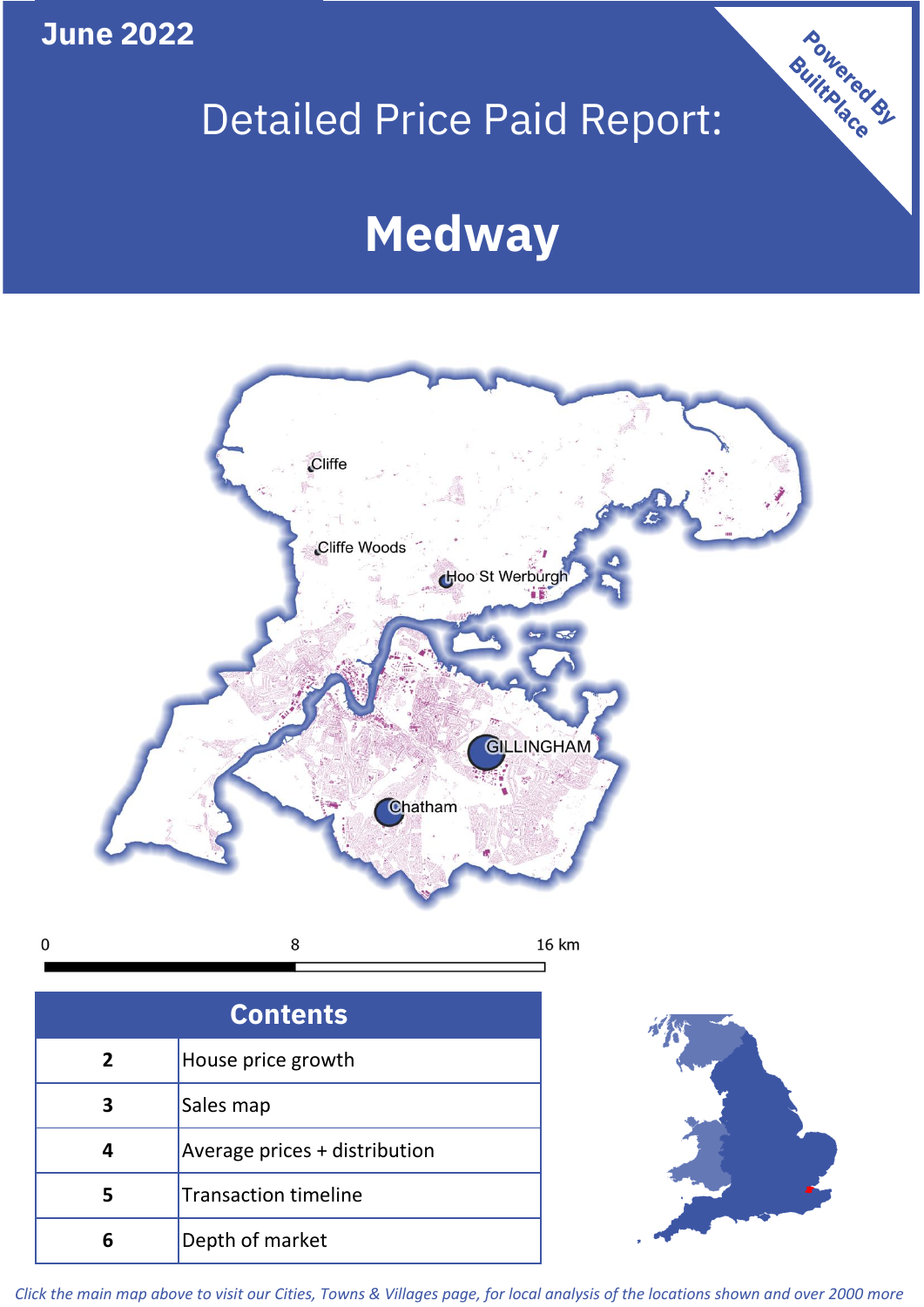### **Headline Data**

|                     | <b>Current level</b> | 3 month  | <b>Annual</b> | 5 year  | 10 year |
|---------------------|----------------------|----------|---------------|---------|---------|
| <b>House prices</b> | £291,031             | 2.3%     | 11.6%         | 23.4%   | 95.8%   |
| <b>Transactions</b> | 4,411                | $-10.9%$ | 23.6%         | $-7.0%$ | 34.4%   |

# **House Price Growth (April 2022 data)**

#### *Annual Change in House Prices*



House prices in Medway grew by 11.6% in the 12 months to April 2022 (based on 3-month smoothed data). By comparison national house prices grew by 10.7% and prices in the South East grew by 11.5% over the same period.

Medway house prices are now 70.1% above their previous peak in 2007, compared to +60.7% for the South East and +52.9% across England.



#### *Year-To-Date Change in House Prices, December to April*

Local prices have grown by 3.3% in 2022 so far, compared to growth of 2.8% over the same period last year.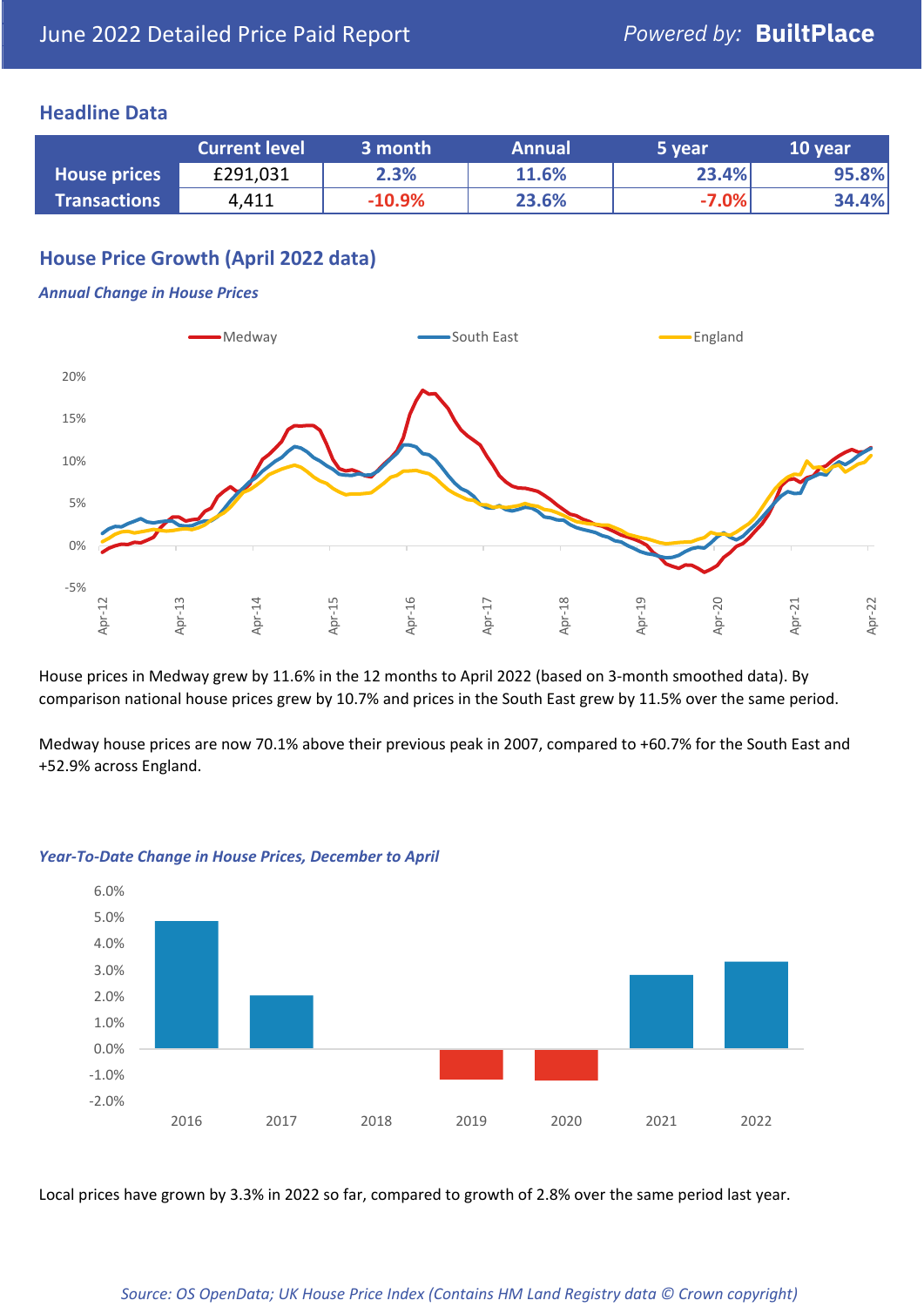# **House Price Map**

*12 months to April 2022*



*Each point is one postcode, coloured by the average value relative to all sales in this local authority (price bands are LA-specific quintiles).*

# **Map Key**

| Min      | <b>Max</b> |                            |
|----------|------------|----------------------------|
| Up to    | £207,000   | 1st quintile / lowest 20%  |
| £207,000 | £248,000   | 2nd quintile               |
| £248,000 | £289,000   | 3rd quintile               |
| £289,000 | £358,000   | 4th quintile               |
| £358,000 | and over   | 5th quintile / highest 20% |

*Source: OS OpenData; UK House Price Index (Contains HM Land Registry data © Crown copyright)*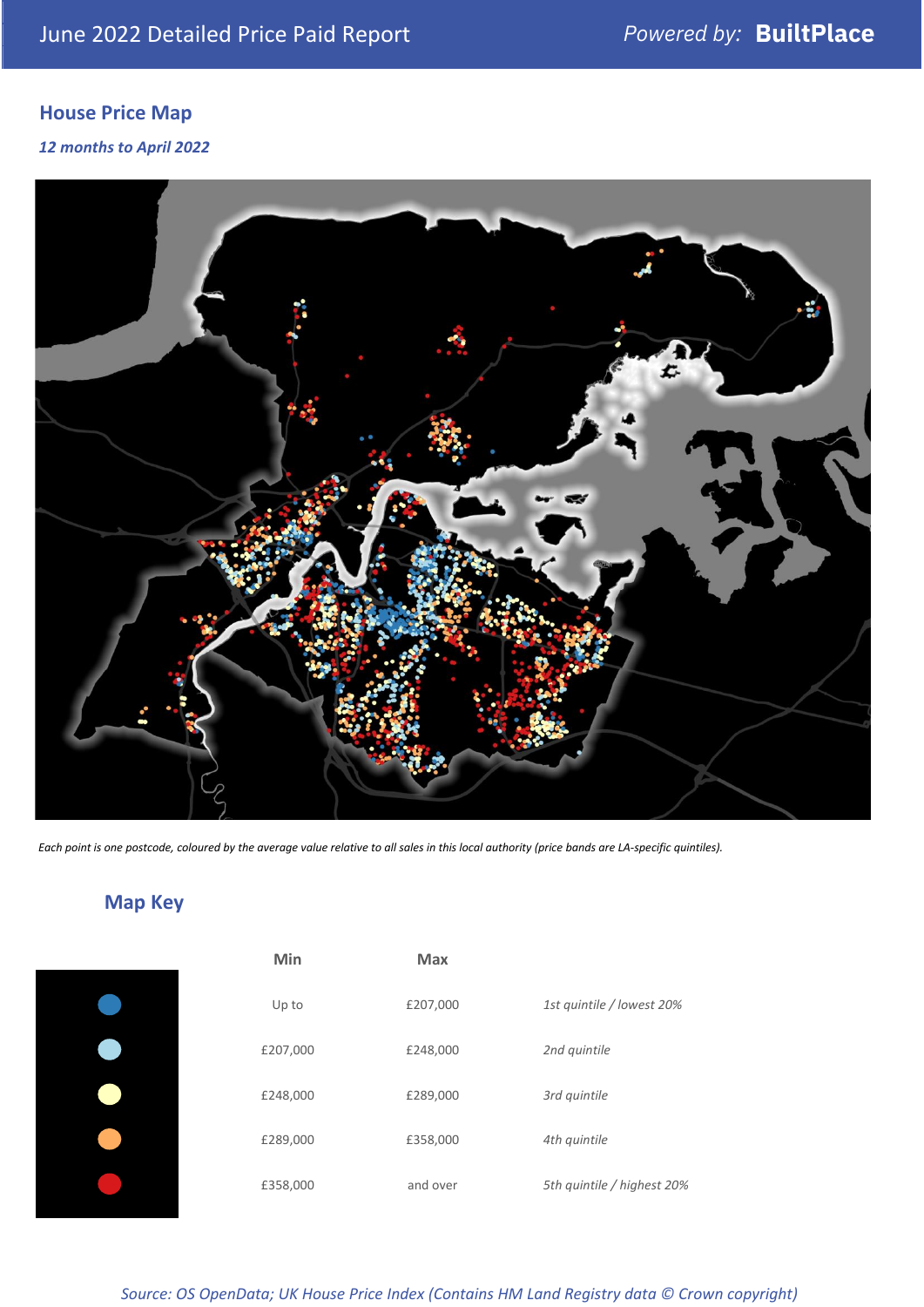# **Average House Price by Property Type**

#### *12 months to April 2022*



|                 | <b>New</b> | <b>Second hand</b> |  |  |
|-----------------|------------|--------------------|--|--|
| <b>Flat</b>     | £253,571   | £180,345           |  |  |
| <b>Terraced</b> | £416,913   | £255,347           |  |  |
| Semi-detached   | £352,836   | £321,039           |  |  |
| <b>Detached</b> | £467,097   | £480,179           |  |  |

# **House Price Distribution by Year**

*All properties, by price band and calendar year (2020 = year to date)*

|                    | 1997 | 2002 | 2007 | 2012 | 2017 | 2019 | 2020 |
|--------------------|------|------|------|------|------|------|------|
| <b>Under £100k</b> | 92%  | 53%  | 5%   | 10%  | 1%   | 1%   | 1%   |
| £100-200k          | 8%   | 39%  | 69%  | 64%  | 30%  | 17%  | 17%  |
| E200-300k          | 0%   | 6%   | 20%  | 19%  | 45%  | 46%  | 45%  |
| £300-400k          | 0%   | 1%   | 4%   | 5%   | 15%  | 22%  | 26%  |
| £400-500k          | 0%   | 0%   | 1%   | 1%   | 5%   | 8%   | 7%   |
| <b>£500k-1m</b>    | 0%   | 0%   | 0%   | 0%   | 3%   | 6%   | 5%   |
| £1-2m              | 0%   | 0%   | 0%   | 0%   | 0%   | 0%   | 0%   |
| <b>Over £2m</b>    | 0%   | 0%   | 0%   | 0%   | 0%   | 0%   | 0%   |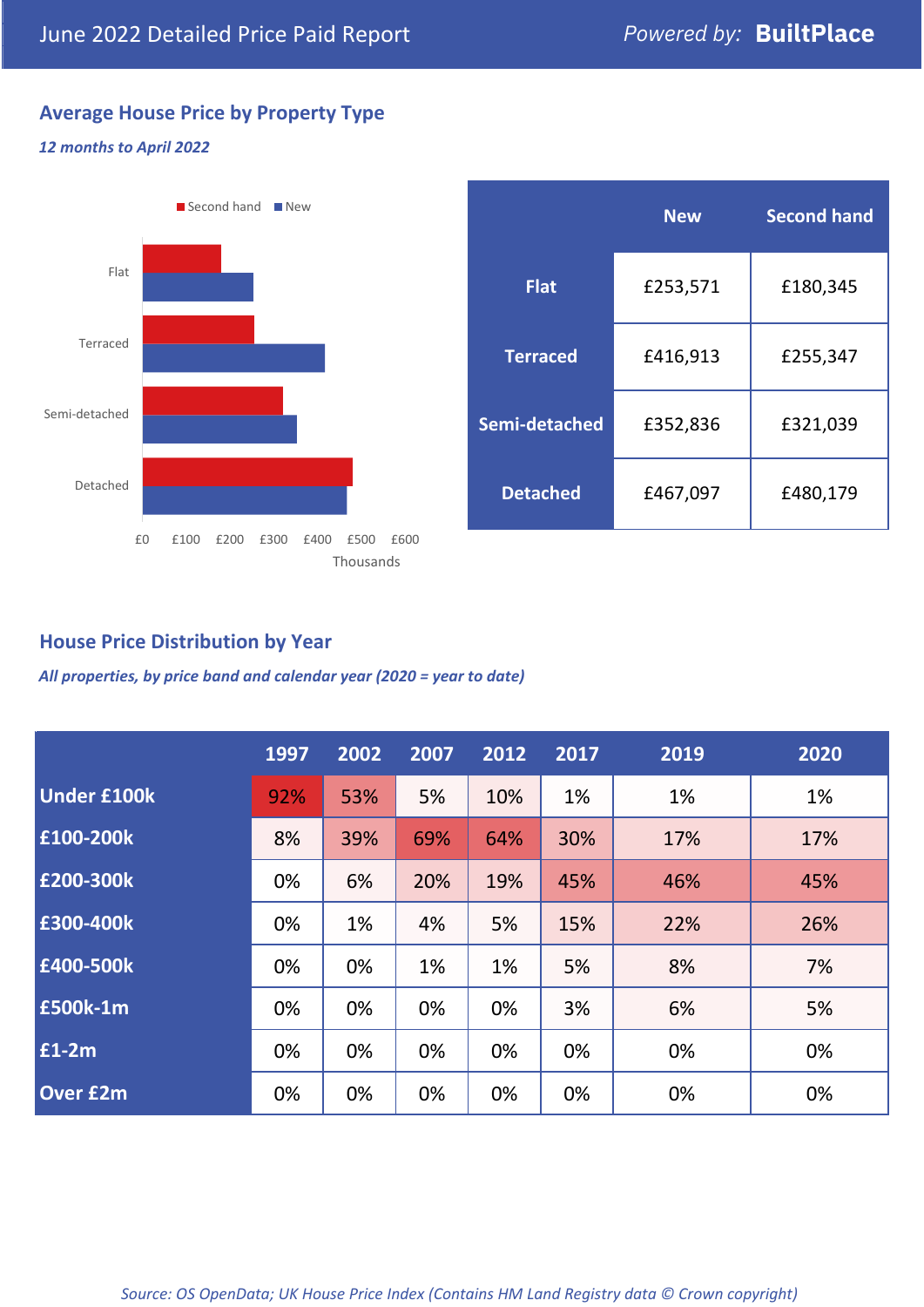# **Transactions (February 2022 data)**

*Annual Transactions, Indexed (2001-05 average = 100)*



There were 4,411 transactions in Medway during the 12 months to February 2022. This is 72% of the average from 2001- 05 and suggests activity is below pre-downturn levels.

Transactions in Medway have fallen by 3.6% since 2014, compared to changes of -9.9% for South East and -7.7% for England.



#### *Cash and New Build Sales as % of Total, by Year*

*Note: The data on this page EXCLUDES transactions identified as transfers under a power of sale/repossessions, buy-to-lets (where they can be identified by a mortgage), and transfers to non-private individuals - i.e. it comprises only Land Registry 'A' data.*